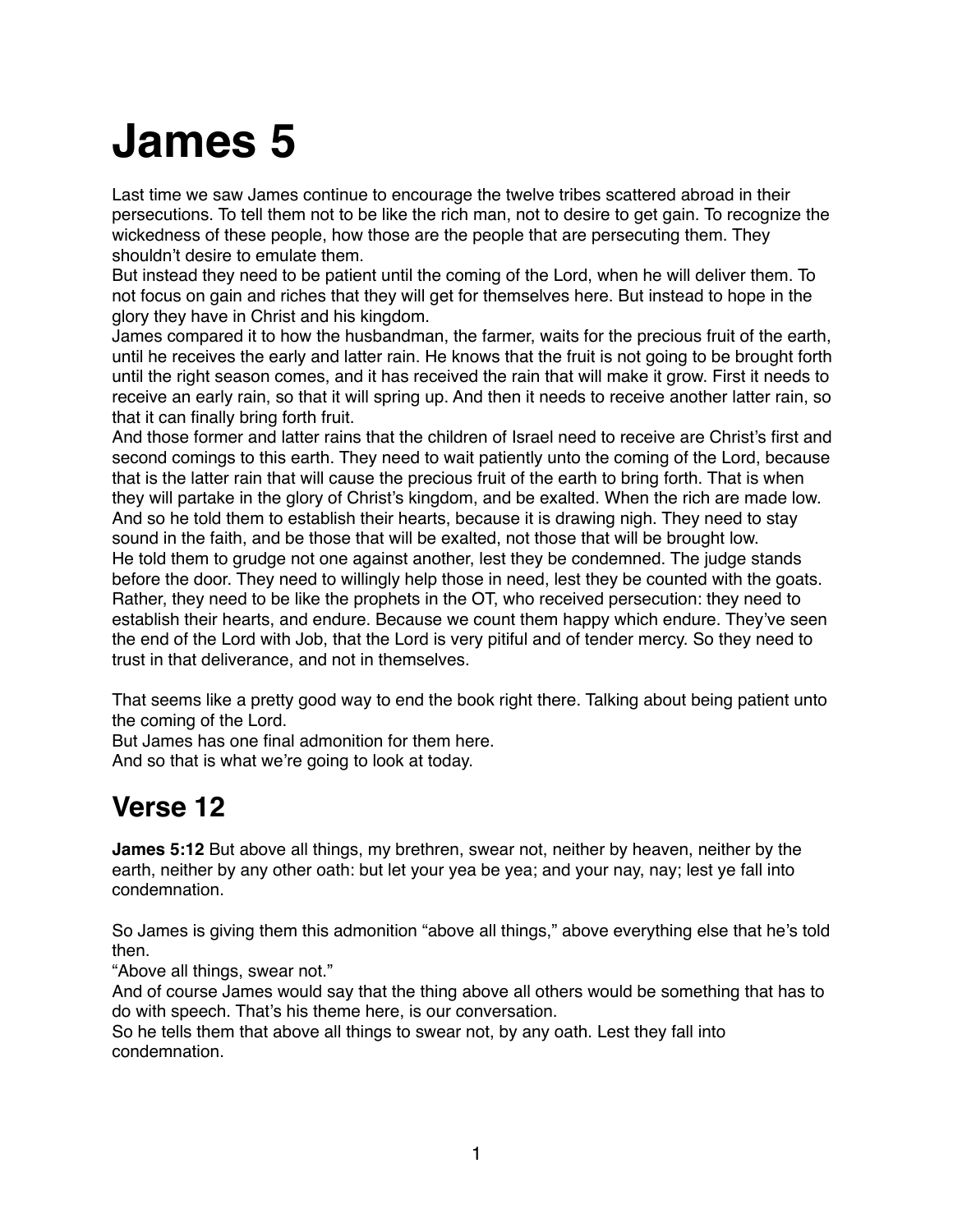**James 5:9** Grudge not one against another, brethren, lest ye be **condemned**: behold, the judge standeth before the door.

So he warned them about being condemned, if they grudge one against another. But above all things he warns them against swearing, lest they be condemned. He's saying that that is something that God would judge them for.

Now, there is actually nothing wrong with swearing to something, with confirming something by an oath.

In fact in Hebrews we read how God swore to Abraham, confirmed his promise by an oath. And there are other times in the Bible where the LORD swears to something. And where other righteous men swear to something.

So that is clearly not a sin.

**Deuteronomy 6:13** Thou shalt fear the LORD thy God, and serve him, and *shalt swear by his name.*

So they were actually commanded to swear, in the law, but only by the name of the LORD. Not by false gods.

In fact the Bible says that every one of us shall swear unto God:

**Isaiah 45:23** I have sworn by myself, the word is gone out of my mouth in righteousness, and shall not return, That unto me every knee shall bow, every tongue shall **swear**.

So Quakers, and all of those people who think that swearing is wrong, are all going to have to swear one day, because God is going to compel them to. Every tongue shall swear.

So there is nothing wrong with taking an oath, or with swearing to something, swearing by God to confirm your sincerity. The Bible doesn't say anything against that.

But the Bible does warn against swearing falsely. And against swearing by false gods, or by anything other than the the LORD. Or swearing in vain, taking God's name in vain. It warns against swearing just as a vanity. Trivializing it, so that you're swearing all the time, as many people do.

And I think that is what James is talking about here.

You see, Jesus addressed this same thing to his disciples.

**Matthew 5:33** Again, ye have heard that it hath been said by them of old time, Thou shalt not **forswear** thyself, but shalt perform unto the Lord thine **oaths**:

34 But I say unto you, **Swear not** at all; **neither by heaven**; for it is God's throne:

35 Nor **by the earth**; for it is his footstool: neither by Jerusalem; for it is the city of the great King.

36 Neither shalt thou **swear** by thy head, because thou canst not make one hair white or black. 37 But let your communication be, **Yea, yea; Nay, nay**: for whatsoever is more than these cometh of evil.

So there in the sermon on the mount Jesus said almost the exact same thing that James said here.

He told his disciples not to swear by heaven or by the earth. Same thing James says.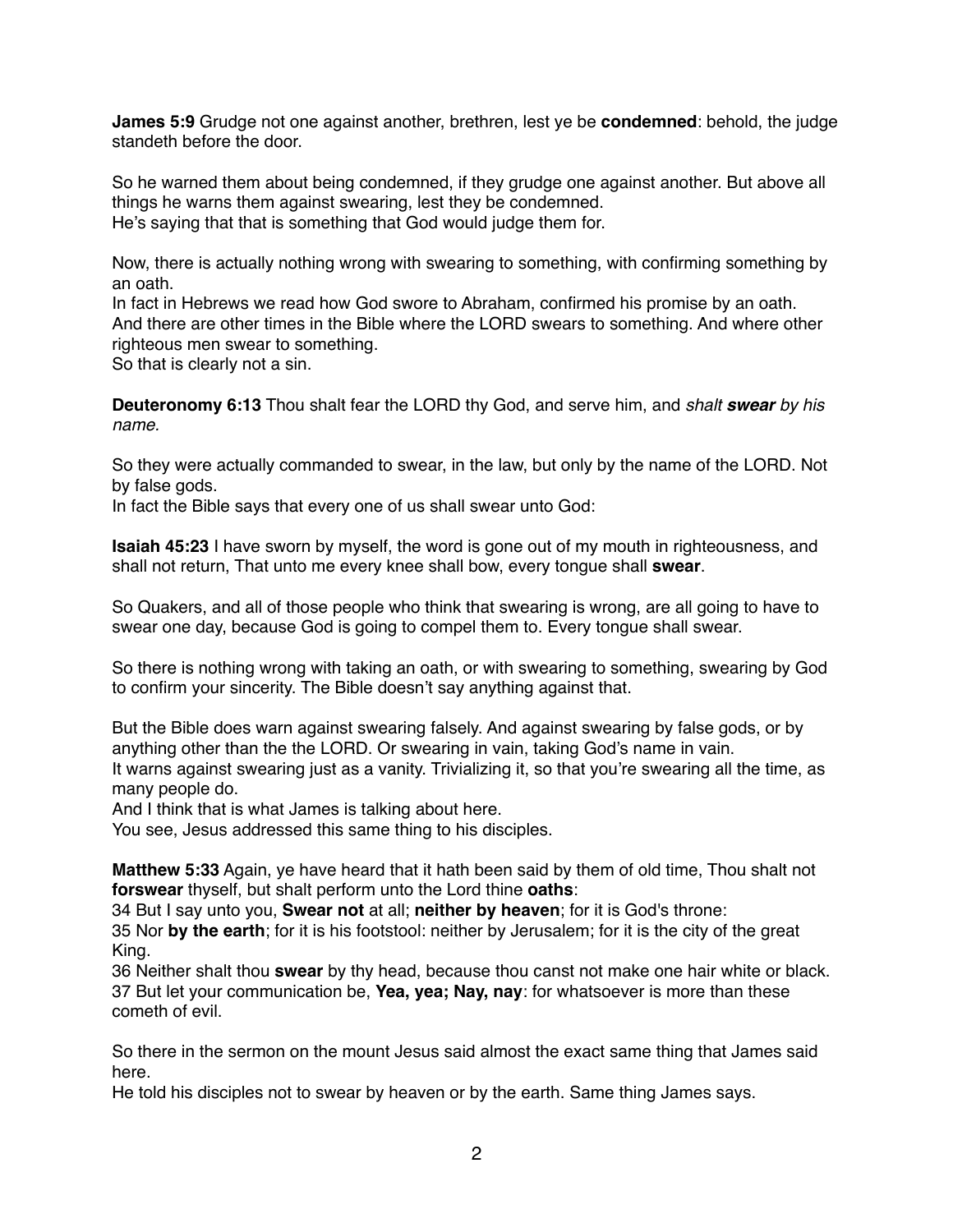But Jesus gave a reason, he explained his rationale behind that.

He said don't swear by heaven, because it is God's throne.

So in essence, to swear by heaven is still to swear by God. You're still swearing by him, by his throne. So don't swear by heaven.

And don't swear by the earth either, because it is his footstool. Same thing again. So don't swear by the earth either, that's about the same thing as swearing by God.

Just let your yes be yes, and your no be no.

Because whatsoever is more than that cometh of evil.

In other words, don't try to be colorful. Don't sprinkle a bunch extra stuff in your speech. When you want to say yes, just say yes, and when you want to say no, just say no.

So he's not talking about taking an oath, he's just talking about your daily communication. And he's warning them against using oaths, against adding things to their speech, that are just vanities. Superfluities of naughtiness, like he talked about before. That they may think are harmless, but he says actually come from evil.

Would you say, "I swear to God" that this or that? would you take God's name in vain that way? Then don't swear by anything else either. Don't say "I swear to heaven," because according to Christ, it's all the same thing.

You see, we learn later in the book of Matthew that the Jewish religion had come up with rules about which oaths were harmless and which ones weren't.

And Christ didn't subscribe to that way of thinking at all. He told his disciples not to trivialize swearing, no matter what they were swearing to. And he told the religious leaders his thoughts on that as well, that every oath like that carries that same weight to it.

**Matthew 23:16** Woe unto you, ye blind guides, which say, Whosoever shall **swear** by the temple, it is nothing; but whosoever shall **swear** by the gold of the temple, he is a debtor! 17 Ye fools and blind: for whether is greater, the gold, or the temple that sanctifieth the gold? 18 And, Whosoever shall **swear** by the altar, it is nothing; but whosoever **sweareth** by the gift that is upon it, he is guilty.

19 Ye fools and blind: for whether is greater, the gift, or the altar that sanctifieth the gift? 20 Whoso therefore shall **swear** by the altar, **sweareth** by it, and by all things thereon. 21 And whoso shall **swear** by the temple, **sweareth** by it, and by him that dwelleth therein. 22 And he that shall **swear by heaven**, **sweareth** by the throne of God, and by him that sitteth thereon.

So Jesus said those aren't harmless oaths that are nothing. You're ultimately still swearing by God. So don't swear.

You want to say yes, say yes, you want to say no, say no.

And so that is what James is saying here. Curb their speech, keep it simple, lest they fall into condemnation. Lest they take God's name in vain. Lest they swear to something and don't really mean it, and don't do it.

Don't trivialize swearing. Don't be a swearer. Don't be somebody who goes around doing it. Don't add extraneous stuff like that to your speech, because it comes of evil.

They call them minced oaths. It may not seem like it means anything, but you can be sure that it comes of evil.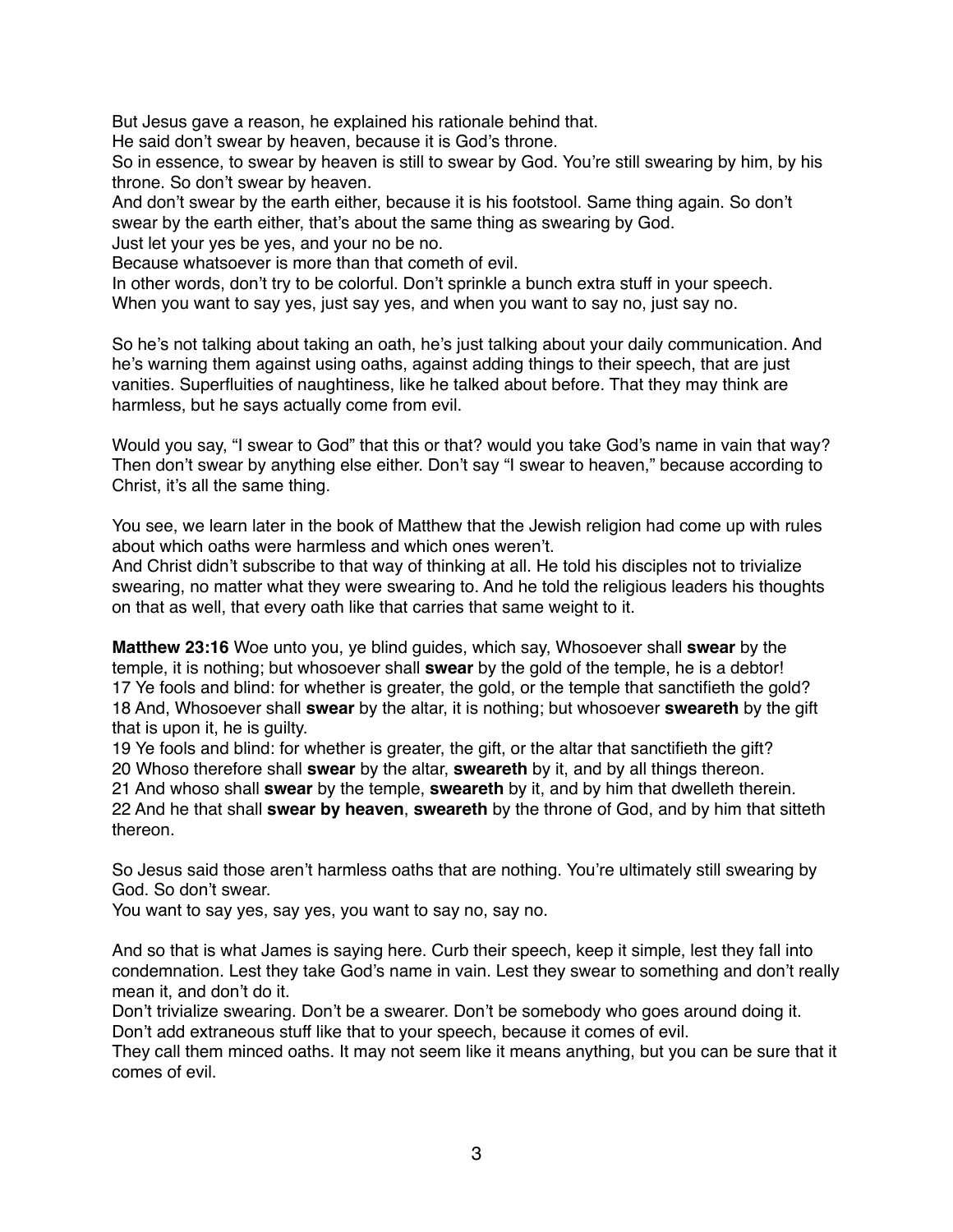Last time we saw how when Christ returned, he would be as the latter rain. He would give *judgment against the wicked, the rich and the mighty, and deliver the oppressed. And as a result of that the precious fruit of the earth would be brought forth. Israel would flourish, with all of the poor and righteous of the earth.*

*Judah and Ephraim would be reunited in Christ's kingdom, and Ephraim would govern among the nations, and increase as he had increased.*

*So the rain would come down, Christ would give judgment, and the grass would flourish.*

*Now this time we've seen James give them some final admonition. And his exhortation relates directly to the tribulation.*

*The first thing that he told them was to not swear in their speech. Reminding us of how most of his epistle has been about speech.*

*And so we've pointed out before that that is fitting for the tribulation, because that is the nature of the 144000.*

*It says of the 144000:*

*Revelation 14:5 And in their mouth was found no guile: for they are without fault before the throne of God.*

*So that is how the 144000 will be, in their mouth will be no guile. And that is the way that all Israel should be, because when Christ comes back he is going to cut off all false swearers:*

*Malachi 3:5 And I will come near to you to judgment; and I will be a swift witness against the sorcerers, and against the adulterers, and against false swearers, and against those that oppress the hireling in his wages, the widow, and the fatherless, and that turn aside the stranger from his right, and fear not me, saith the LORD of hosts.*

*So with the rich oppressor the false swearer will also be cut off.*

#### **Verse 13**

**James 5:13** Is any among you afflicted? let him pray. Is any merry? let him sing psalms.

And when do people often use these kinds of exclamations?

When they're really happy or really upset.

But James offers some alternatives.

If you are afflicted, something bad just happened to you, and feel like swearing, he said, "let him pray." Pray instead.

And if you're merry, if something good just happened, and you're really feeling good about it, don't swear. Instead, let him sing psalms.

Don't swear by these things, that are ultimately swearing by God, just mincing it. Instead engage with God directly. Pray to him or praise him. Don't take his name in vain. But genuinely acknowledge him in praise or worship.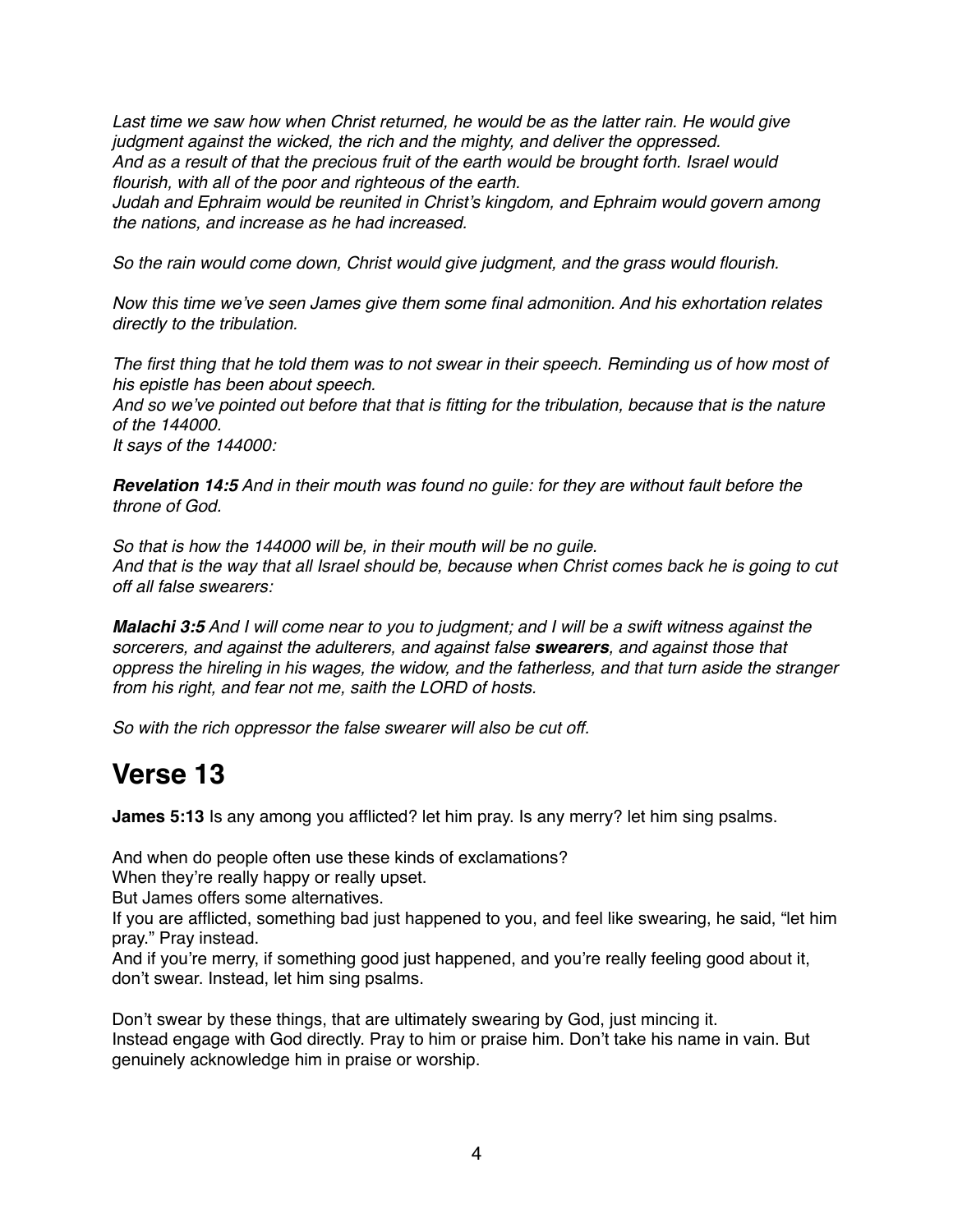## **Verse 14**

**James 5:14** Is any sick among you? let him call for the elders of the church; and let them pray over him, anointing him with oil in the name of the Lord:

The same thing when you're sick. That's not an excuse for swearing either.

You're feeling real bad, or you're almost out of your head? Sorry, that still doesn't count as an excuse.

If you are sick, then seek healing from God, just as the afflicted are directed to pray, not swear. Let him call for the elders of the church, and let them pray over him, anointing him with oil in the name of the Lord.

So use God's name genuinely. Not in vain.

#### **Verse 15**

**James 5:15** And the prayer of faith shall save the sick, and the Lord shall raise him up; and if he have committed sins, they shall be forgiven him.

So the sick will be healed.

They will anoint him with oil, and pray over him, and the Lord will raise him up. And if he has sinned, and that is why he is sick, he will be forgiven.

There is a passage from Jesus's ministry that really stands out as an illustration of this:

**Mark 2:3** And they come unto him, bringing one **sick** of the palsy, which was borne of four. 4 And when they could not come nigh unto him for the press, they uncovered the roof where he was: and when they had broken it up, they let down the bed wherein the **sick** of the palsy lay.

So these four men brought this sick man to Jesus.

5 When Jesus saw their **faith**, he said unto the **sick** of the palsy, Son, thy **sins be forgiven** thee.

So when Jesus saw the faith of the men bringing the sick man before him, he forgave the sick man's sins. Not based on his faith, but based on their faith.

And notice how it said that he saw their faith. So what was that faith? It was made manifest by their works, their actions. They came before him with this sick man. They really believed that he would heal him, because they were very diligent, and let nothing stop them.

So Jesus saw that, he could see their faith. They were men that believed that he could and would heal this sick man.

And so when Jesus saw that, he forgave the man's sins.

And then of course he went on to heal him as well, and tell him to arise and take his bed and walk.

And so as James said, "the prayer of faith shall save the sick, and the Lord shall raise him up; and if he have committed sins, they shall be forgiven him."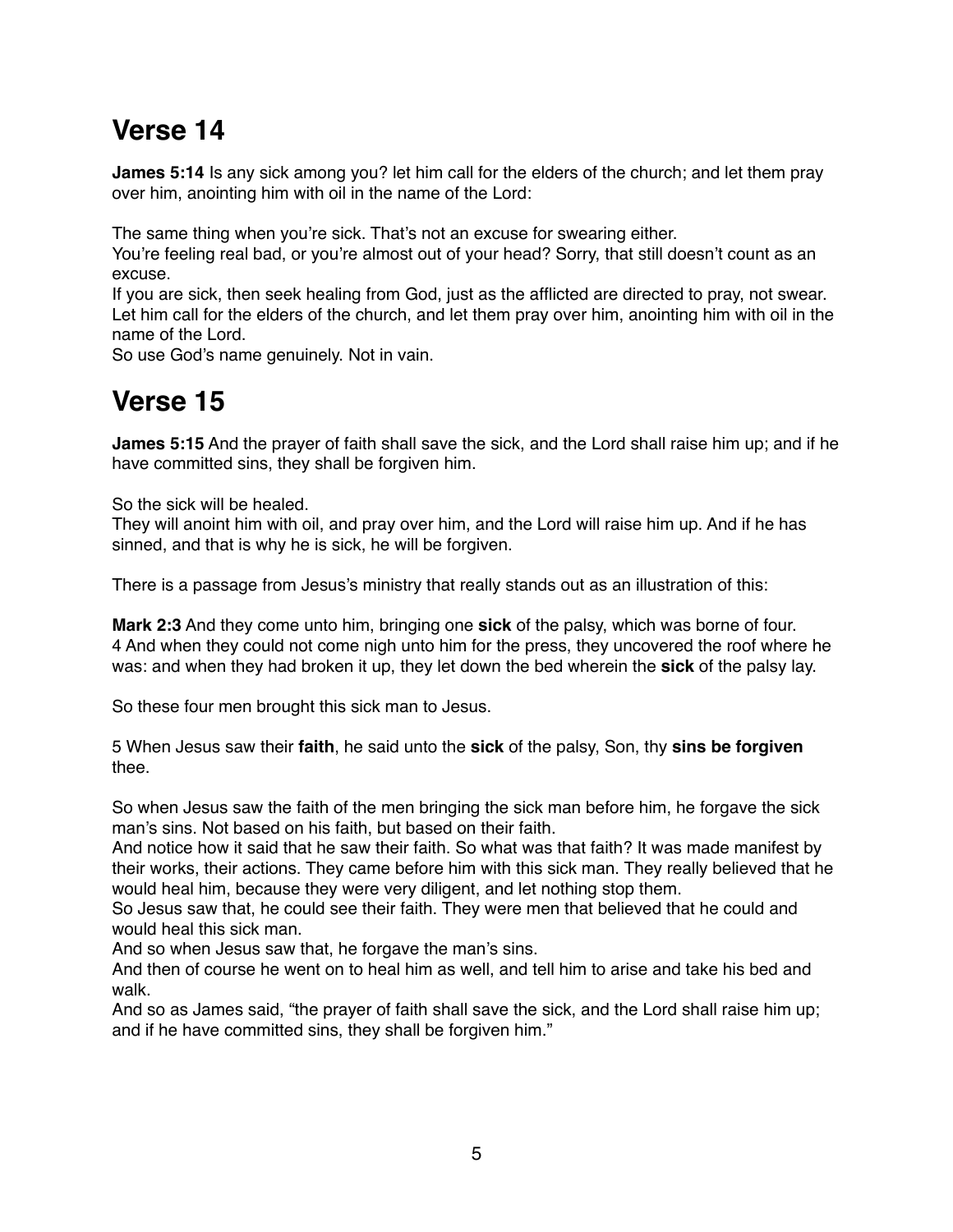And so that is how it is when a sick men calls for the elders of the church. Those men of faith come bringing him before God in prayer, having anointed him with oil. And their prayer of faith will save the sick, and the Lord will raise him up. And God will forgive his sins.

So there is an implication here, that a man might be sick because of sins. Some sin that he had committed.

And that is something that it speaks of elsewhere in the NT as well.

In 1 Corinthians 11 Paul tells the Corinthians that some of them are sick because of something that they have done:

**1 Corinthians 11:23** For I have received of the Lord that which also I delivered unto you, That the Lord Jesus the same night in which he was betrayed took bread:

24 And when he had given thanks, he brake it, and said, Take, eat: this is my body, which is broken for you: this do in remembrance of me.

25 After the same manner also he took the cup, when he had supped, saying, This cup is the new testament in my blood: this do ye, as oft as ye drink it, in remembrance of me.

26 For as often as ye eat this bread, and drink this cup, ye do shew the Lord's death till he come.

27 Wherefore whosoever shall eat this bread, and drink this cup of the Lord, unworthily, shall be guilty of the body and blood of the Lord.

So here they are taking the Lord's supper. But they are taking it in vain. They're doing it unworthily.

They do it in an unworthy manner, a manner not worthy of the cup of the LORD.

And he said that when they do that they are guilty of the body and blood of the Lord. That sounds very similar to what we just saw in regard to swearing, how if you swore by heaven, you were guilty of swearing by God. So you shouldn't swear unworthily. You shouldn't swear in vain. You should only take an oath after forethought and reflection, and do so in a reverent manner worthy of God's name.

And the same when you take the cup of the Lord.

28 But let a man examine himself, and so let him eat of that bread, and drink of that cup.

So examine yourself, take heed to yourself, how you are doing it.

It isn't something to be done passively.

It must be done in a worthy manner.

29 For he that eateth and drinketh unworthily, eateth and drinketh damnation to himself, not discerning the Lord's body.

He said if you don't take care, and you do it unworthily, without due reverence, then you'll be damning yourself, God will punish you.

He said you're not discerning the Lord's body. You're eating and drinking it just like you'd eat and drink anything else. Not discerning the Lord's body, which it represents.

Just like you might swear by heaven, not discerning the throne of God and him that sitteth thereon.

You'll be guilty, and God may punish you.

30 For this cause many are weak and **sickly** among you, and many sleep.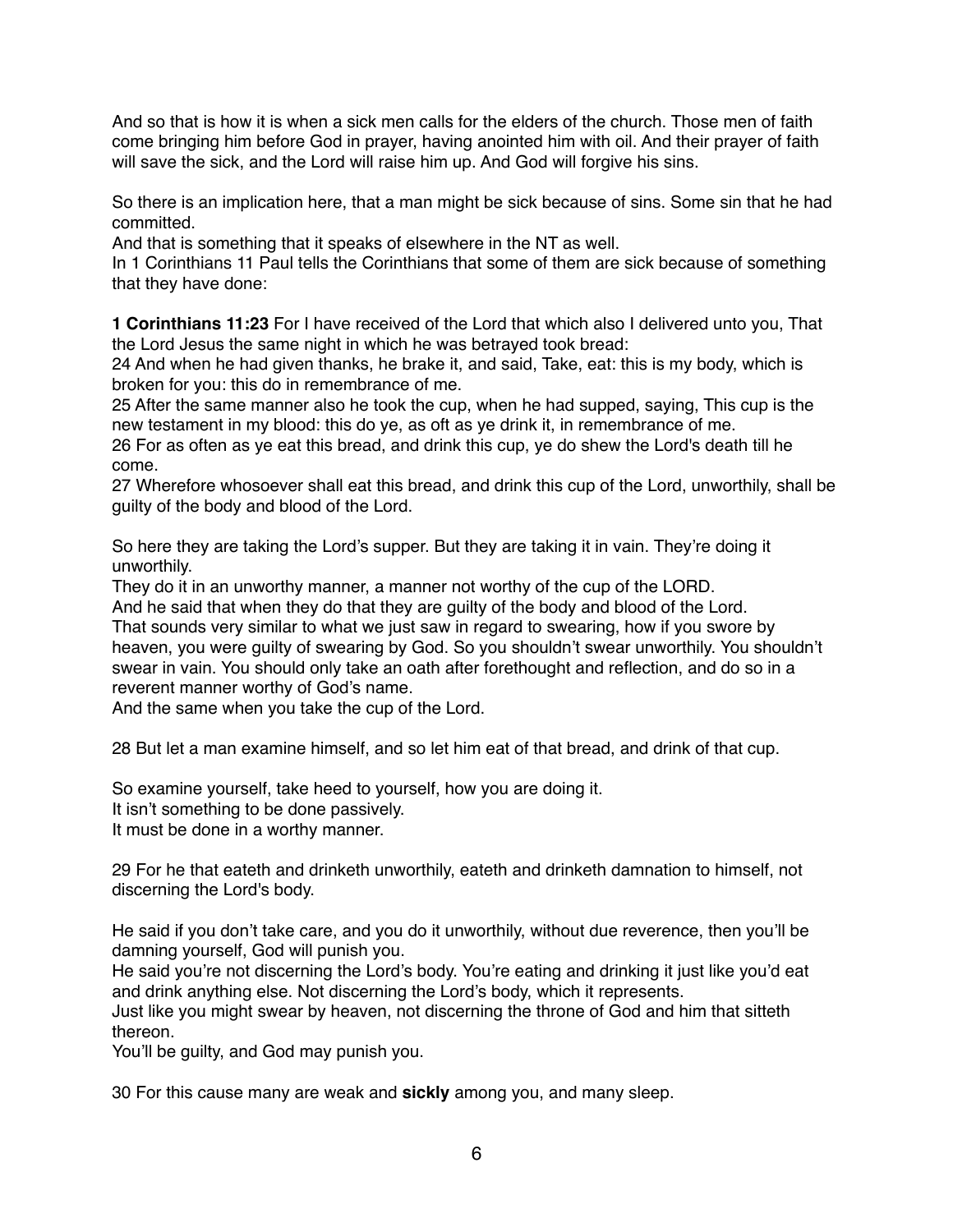So because of this they were sick, and God even killed some of them, they were sick unto death, and died because of it. Because they were eating and drinking the symbols of Christ's death unworthily.

31 For if we would judge ourselves, we should not be judged.

32 But when we are judged, we are chastened of the Lord, that we should not be condemned with the world.

But instead, they should judge themselves. They should examine themselves, and see if they are doing it worthily or not, if they are giving due reverence to it, if they are perceiving the body of Christ which it represents.

They should judge themselves, and then they won't be judged.

And so it is the same thing with swearing.

If you don't discern the LORD and his name, and you use it unworthily, you might be punished with sickness.

But the prayer of faith shall save the sick, and the Lord will raise him up, and if he have committed sins, they shall be forgiven him.

So God will forgive him, when men of faith pray over him, if that is why he is sick. And he will heal him and raise him up.

## **Verse 16**

**James 5:16** Confess your faults one to another, and pray one for another, that ye may be healed. The effectual fervent prayer of a righteous man availeth much.

Confess their faults to each other, and pray, that they might receive healing.

The prayer of a righteous main is effectual. It has effect. It causes things to happen. It isn't just words, it gets results.

There's a saying that prayer changes things.

The effectual fervent prayer of a righteous man availeth much.

The prayer of a righteous man, the prayer of faith.

A fervent prayer.

We know what it means to be fervent. The Bible uses that along with being diligent, and not slothful, being earnest. Having an earnest desire, like a fervent heat, it also says.

**Colossians 4:12** Epaphras, who is one of you, a servant of Christ, saluteth you, always labouring **fervently** for you in prayers, that ye may stand perfect and complete in all the will of God.

13 For I bear him record, that he hath a great zeal for you…

So he labored fervently in prayers, having great zeal.

And that kind of fervent prayer of a righteous man is effectual and availeth much. It's not to no avail, it availeth much.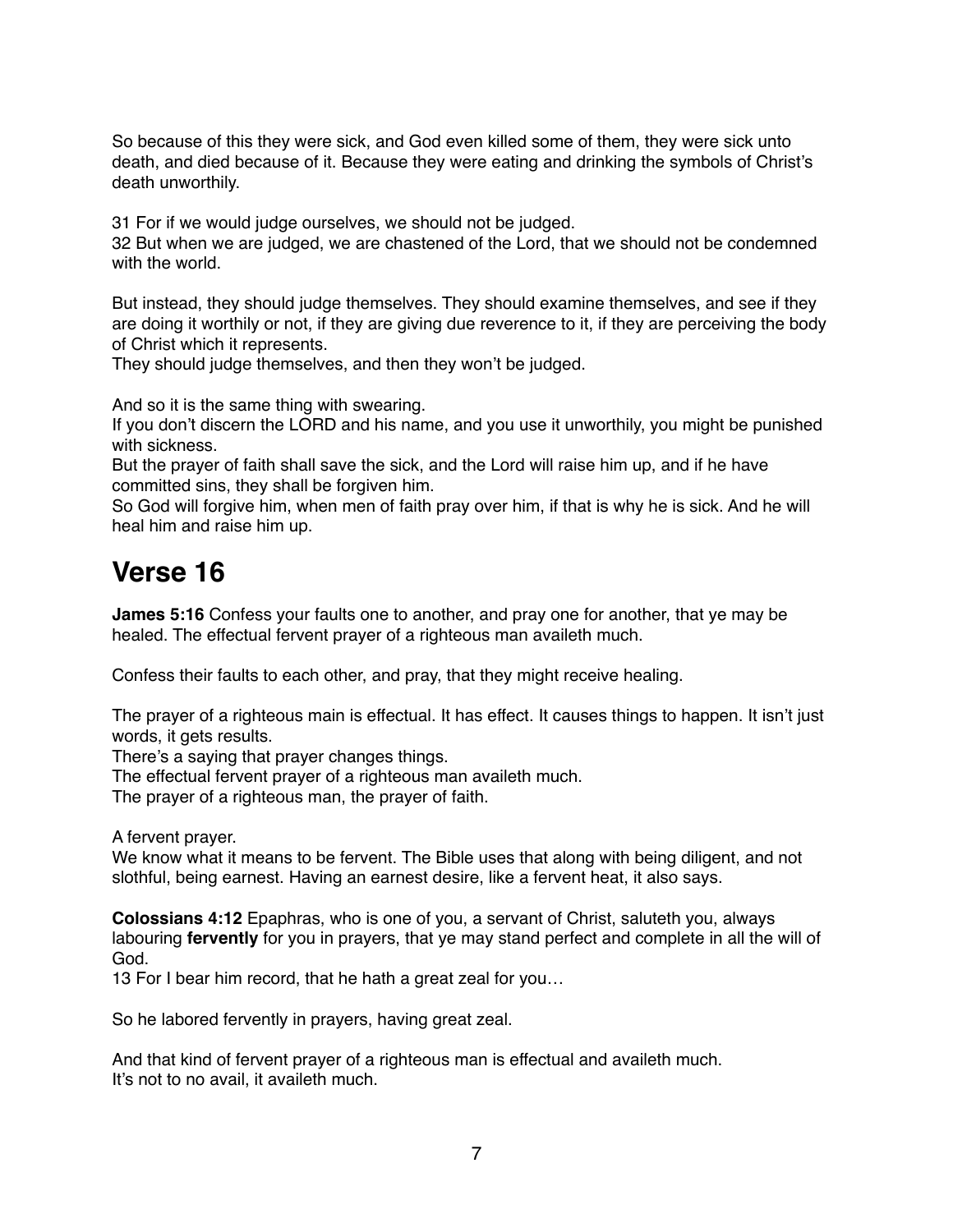And James gives an example to demonstrate that:

## **Verse 17**

**James 5:17** Elias was a man subject to like passions as we are, and he prayed earnestly that it might not rain: and it rained not on the earth by the space of three years and six months.

So just as he told them to take the prophets as an example of suffering affliction and of patience, he gives them the example of Elijah the prophet and how he prayed.

James says that he is a fitting example for them, because he was a man subject to like passions as they are.

Now a passion is something that is suffered or received at the hands of an external agent. It is something that is imposed or impressed upon a body, not something that it initiates.

We talk today of our passions as our feelings. The drives of the mind and emotions that impel us. They act as an agent that moves us, moves our bodies.

But originally it referred to external agents that act upon a body. Something that it suffers, that is imposed upon it.

And so Christ's suffering was famously called his passion:

**Acts 1:3** To whom also he shewed himself alive after his **passion** by many infallible proofs…

So he showed himself alive after his suffering, after his persecution, after being slain. So he was suffering at the hands of an external agent. They crucified him. That was his passion.

And so when he says that Elias was a man subject to like passions as we are, he is saying the same thing. That Elias was subject to external agents, causing him to suffer. Persecuting him. He was subjected to persecution. He was subject to like passions as they are. The rich condemning and killing the just.

But they need to wait patiently to the coming of the Lord.

They need to be like the husbandman waiting for the precious fruit of the earth, until he receive the latter rain.

But look at what Elias prayed in his passions.

Even as he was suffering persecution, he prayed earnestly that it might not rain. And it rained not on the earth by the space of three years and six months.

So Elijah was suffering persecution, but yet he continued to pray something, that he knew was going to continue to raise the king of Israel against him.

And he continued suffering, and he continued praying, for three years and six months, while he remained subject to like passions as them.

And the implication here is that they are called upon to do the same.

They are called upon first to pray that it might not rain. Even though they are subject to suffering persecution. They need to follow in the footsteps of Elijah, and pray that it might not rain, even though that will increase their sufferings.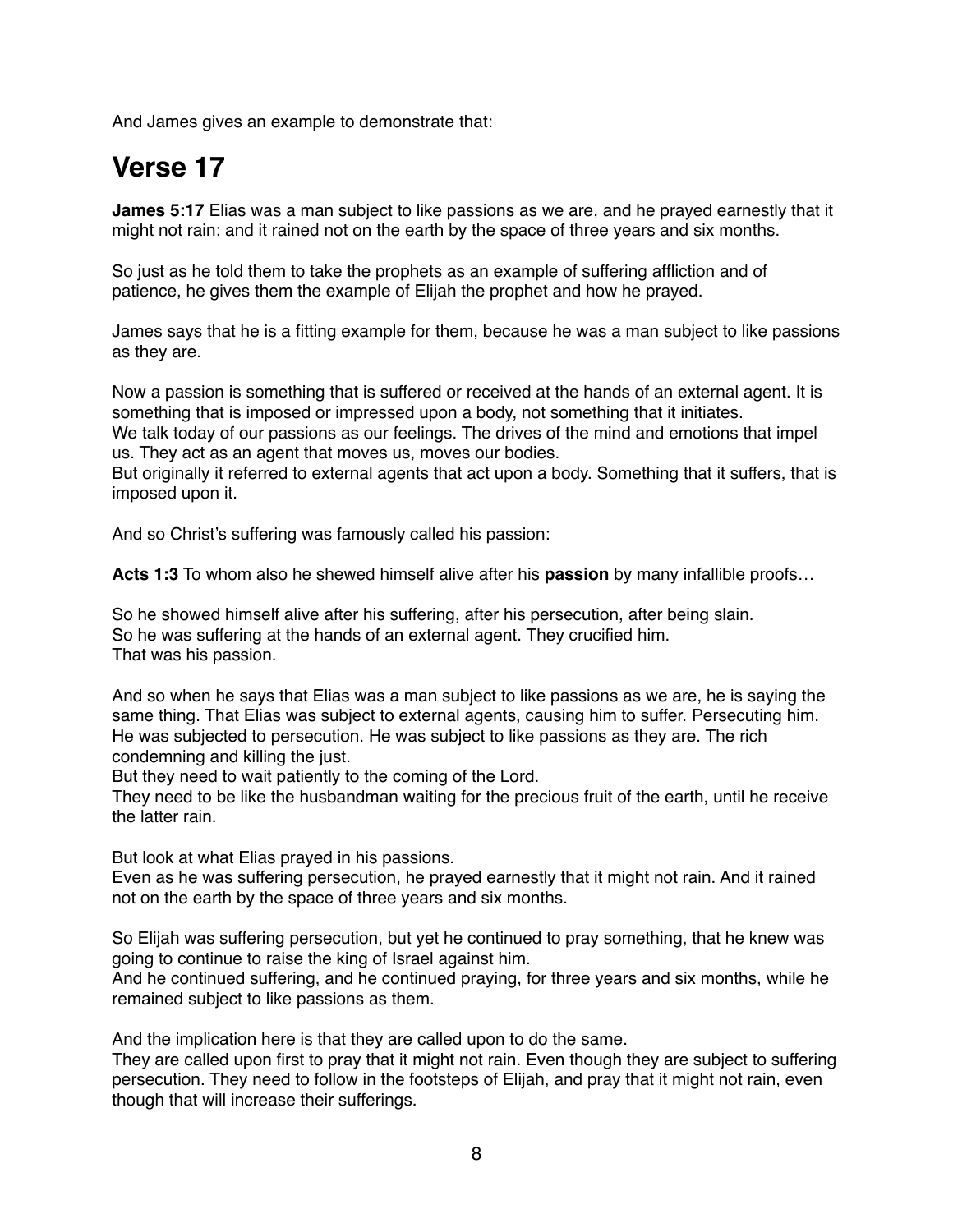Do you remember what the rain was? Last time we talked about how it is the word of God, the word of Christ upon his return. In particular how Christ would give judgement. The judge standeth before the door.

And so the rain was God pronouncing judgement on people, his judgement coming. But James is telling them here to pray for one another, that they might be healed. He's telling them to pray that God would not bring judgment on their brethren for their faults. But that he would forgive them, and raise them up.

So they are to pray that it might not rain, that God wouldn't condemn their brethren, that he wouldn't punish them. But that he'd forgive them. That he'd stay his hand, stay from pronouncing judgement, and instead forgive.

And so like Elijah they'll be praying that it might not rain.

And James said that that is an effectual prayer. Elijah prayed that for three years and six months, and it didn't rain.

And so their prayer will also be effectual in holding God back from judging those among them that have transgressed the faith.

God will hold back, and heal them. The prayer of faith shall save the sick.

And just as it was for Elijah, when they pray that, they may be prolonging their own persecution. By seeking that God might hold back his wrath until their brethren have repented, they are also holding back God's judgement on their persecutors.

But Elijah was a man subject to like passions as them, and yet he prayed earnestly that it might not rain.

And so they need to be willing to do the same, even if it is at their own expense, even if it prolongs their temptations.

*But the most fascinating thing that he says here is when he is talking about Elijah, and how he prayed that it might not rain for three years and six months.*

*After three years and six months they are killed. They can no longer pray to hold back the rain on the earth. And so it comes.*

*For three years and six months Israel will be called upon to pray that Christ would not come back yet. That he would refrain. That God would hold back his wrath. That the antichrist would be given free course. That the earth would be desolate. That the prophets of God would have to hide in caves from the Jezebels of the earth.*

*For three years and six months, the second half of the tribulation, this is to be the effectual fervent prayer of the righteous man.*

#### **Verse 18**

**James 5:18** And he prayed again, and the heaven gave rain, and the earth brought forth her fruit.

But eventually there will come a time, when they will pray again. When like Elijah they will begin to pray *for* rain, not to hold it back any longer.

And then the heaven will give rain, and the earth will bring forth her fruit.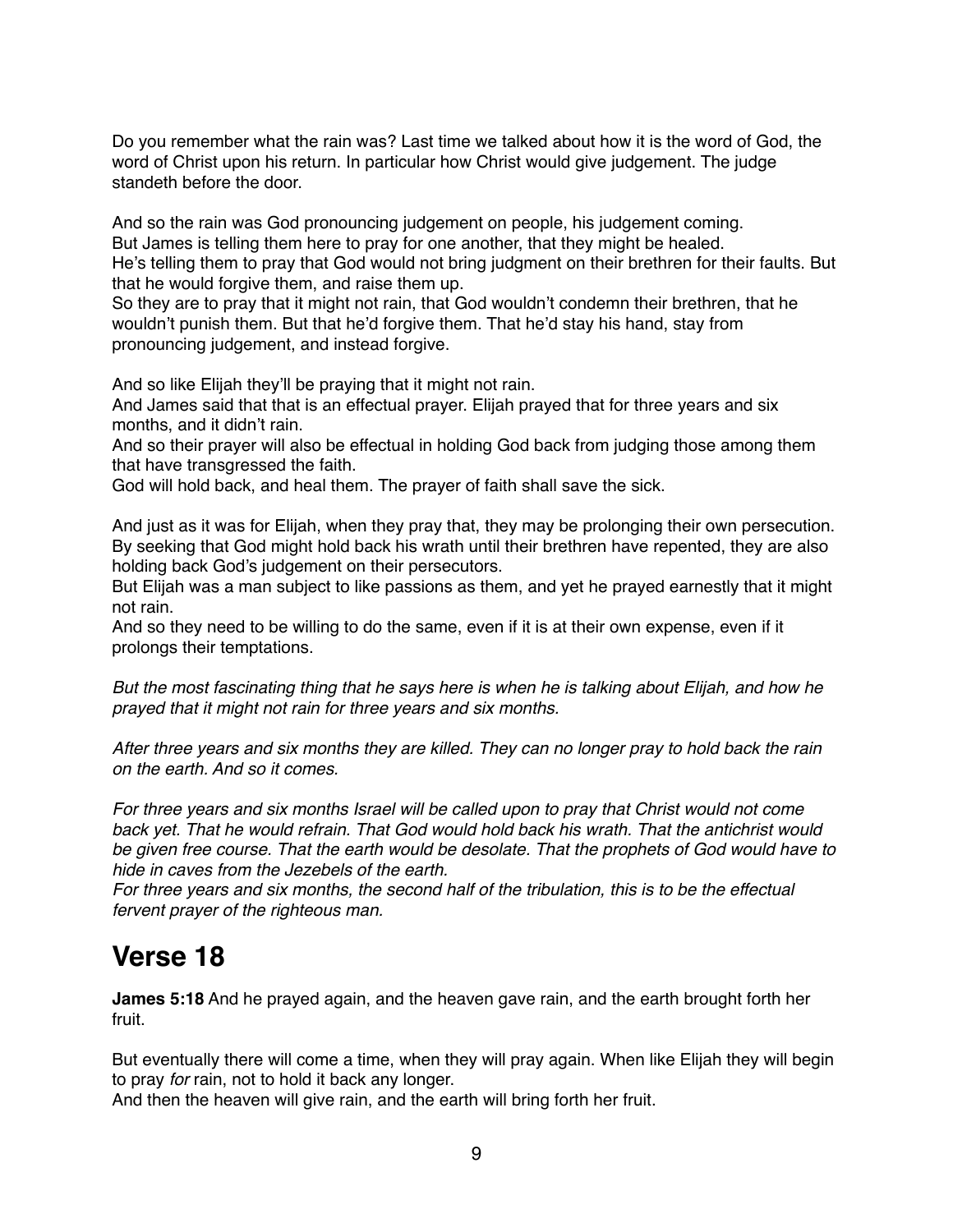They will have to have long patience for the precious fruit of the earth, until they receive the latter rain. But one day it will come the time to pray for it, and they will, and it will come, and the earth will bring forth her fruit.

And so as the prayer of Elijah was, their prayers are effectual. They do avail much. They will avail to save the sick now, by holding back God's wrath. And so when the time comes, they can be sure that they will also avail to bring God's judgement on the wicked.

*But after three years and six months, as Elijah did, they will pray again. In the time of the latter rain, they will pray for rain. And the heaven will give rain, and the earth will bring forth her fruit.*

*They will avail in the end to hold back the wrath of God, and then to bring his rain on the earth.*

*Revelation 11:3 And I will give power unto my two witnesses, and they shall prophesy a thousand two hundred and threescore days, clothed in sackcloth.*

*4 These are the two olive trees, and the two candlesticks standing before the God of the earth. 5 And if any man will hurt them, fire proceedeth out of their mouth, and devoureth their enemies: and if any man will hurt them, he must in this manner be killed.*

*6 These have power to shut heaven, that it rain not in the days of their prophecy: and have power over waters to turn them to blood, and to smite the earth with all plagues, as often as they will.*

*7 And when they shall have finished their testimony, the beast that ascendeth out of the bottomless pit shall make war against them, and shall overcome them, and kill them. 8 And their dead bodies shall lie in the street of the great city, which spiritually is called Sodom and Egypt, where also our Lord was crucified.*

*9 And they of the people and kindreds and tongues and nations shall see their dead bodies three days and an half, and shall not suffer their dead bodies to be put in graves.*

10 And they that dwell upon the earth shall rejoice over them, and make merry, and shall send *gifts one to another; because these two prophets tormented them that dwelt on the earth.*

*11 And after three days and an half the Spirit of life from God entered into them, and they stood upon their feet; and great fear fell upon them which saw them.*

*12 And they heard a great voice from heaven saying unto them, Come up hither. And they ascended up to heaven in a cloud; and their enemies beheld them.*

*13 And the same hour was there a great earthquake, and the tenth part of the city fell, and in the earthquake were slain of men seven thousand: and the remnant were affrighted, and gave glory to the God of heaven.*

*14 The second woe is past; and, behold, the third woe cometh quickly.*

*15 And the seventh angel sounded; and there were great voices in heaven, saying, The kingdoms of this world are become the kingdoms of our Lord, and of his Christ; and he shall reign for ever and ever.*

*16 And the four and twenty elders, which sat before God on their seats, fell upon their faces, and worshipped God,*

*17 Saying, We give thee thanks, O Lord God Almighty, which art, and wast, and art to come; because thou hast taken to thee thy great power, and hast reigned.*

*18 And the nations were angry, and thy wrath is come, and the time of the dead, that they should be judged, and that thou shouldest give reward unto thy servants the prophets, and to the saints, and them that fear thy name, small and great; and shouldest destroy them which destroy the earth.*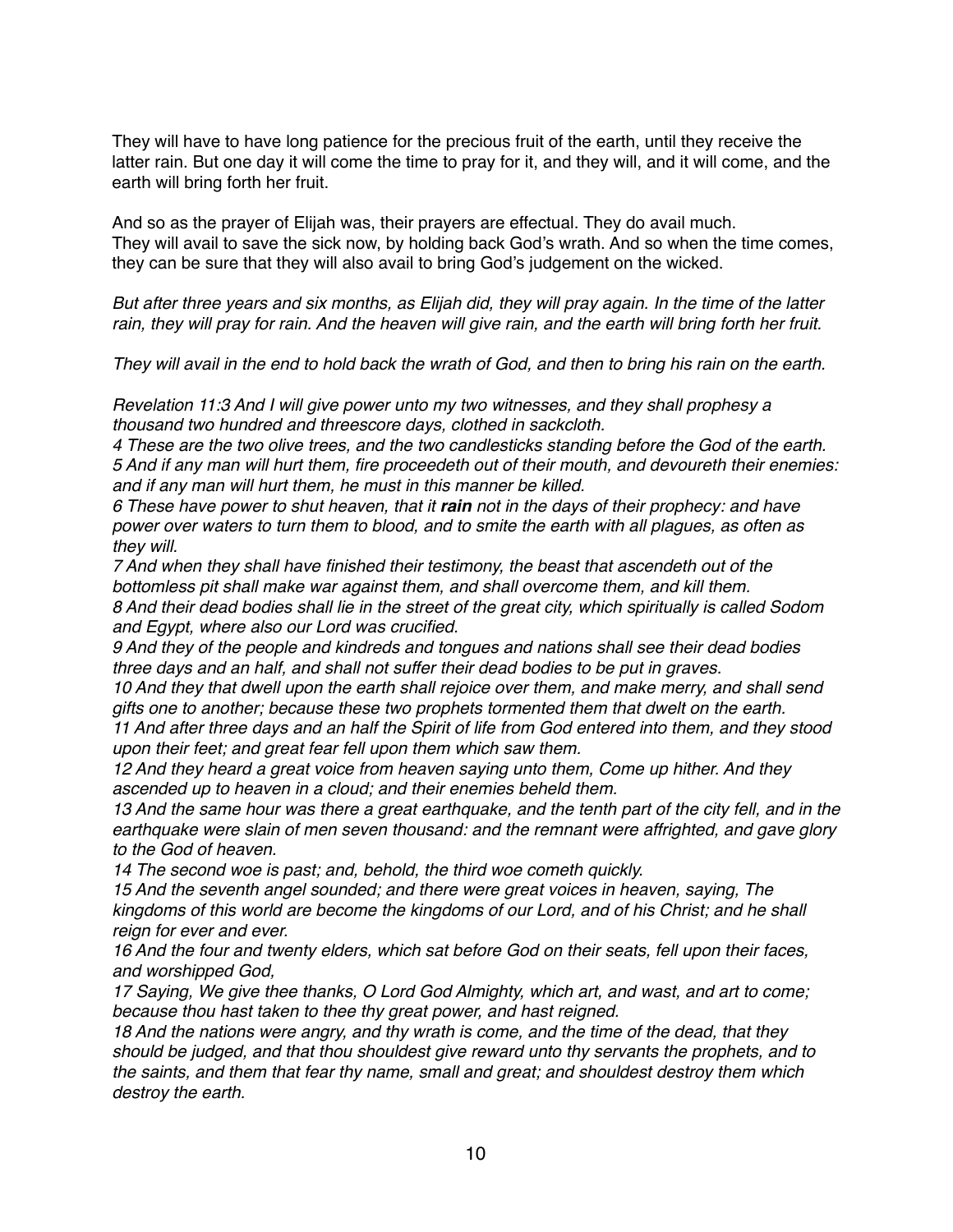19 And the temple of God was opened in heaven, and there was seen in his temple the ark of *his testament: and there were lightnings, and voices, and thunderings, and an earthquake, and great hail.*

## **Verses 19 & 20**

**James 5:19** Brethren, if any of you do err from the truth, and one convert him; 20 Let him know, that he which converteth the sinner from the error of his way shall save a soul from death, and shall hide a multitude of sins.

*You see, by praying earnestly that it might not rain, they are praying that God wouldn't bring judgment yet. That the wicked and the sinner would have more time to repent. And so they should be motivated to do that, knowing that there are those among their brethren that still need to repent.*

*That is what is what is motivating that prayer. Knowing that even of those that will be saved there are some that are in sin, and need to repent if they want to receive a full reward.*

*And so they pray that God would not pronounce judgement yet. That he would wait until they are all ready. That he would wait until they have corrected their faults. Until they are more just and righteous. Until they have a fuller faith. Until they have better justified themselves. Until their patience has had its perfect work, and made them perfect and entire, wanting nothing. That those that err from the truth might be converted. That a soul might be saved from death, and multitude of sins hidden.*

*So there is even a danger that they will die from sickness brought on them as a punishment for their sin, just as it happened to many in Corinth. But if any do err from the truth, and one convert him he shall save a soul from death.*

So in this case we have a man, who might not be sick, but he is erring from the truth. And he is converted, and thus escapes that punishment of sickness and death.

So what does this mean, to err from the truth, and to be converted?

#### ERR

First let's look at what it means to err. Here is how erring was descried in context of the Law:

**Leviticus 5:17** And if a soul sin, and commit any of these things which are forbidden to be done by the commandments of the LORD; though he wist it not, yet is he guilty, and shall bear his iniquity.

18 And he shall bring a ram without blemish out of the flock, with thy estimation, for a trespass offering, unto the priest: and the priest shall make an atonement for him concerning his ignorance wherein he **erred** and wist it not, and it shall be forgiven him.

19 It is a trespass offering: he hath certainly trespassed against the LORD.

So this man erred. He trespassed against the LORD. He did something that was forbidden, and is guilty. Even if he did it ignorantly, he was still trespassing, still breaking the commandment, and he was still guilty, and he would still bear his iniquity.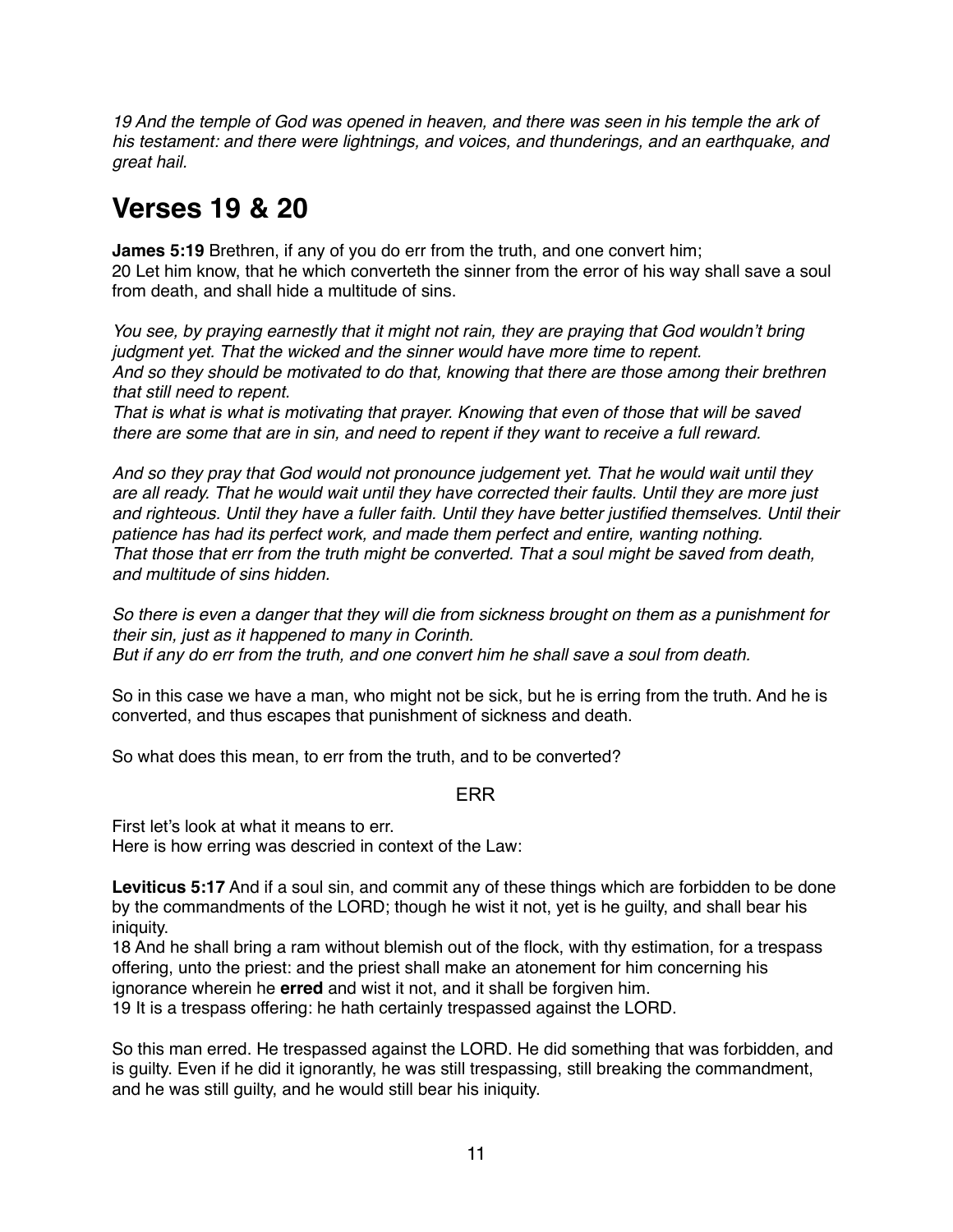If you think about the term err, and how the Bible uses it, it usually uses it in that context. To err is to do something unknowingly. It is to commit an error. It isn't intentional, you didn't know any better.

**Psalms 19:12** Who can understand his **errors**? cleanse thou me from secret faults. 13 Keep back thy servant also from presumptuous sins; let them not have dominion over me: then shall I be upright, and I shall be innocent from the great transgression.

It parallels errors with secret faults. It asks who can understand his errors? How do you know where you have erred?

And it contrasted that with presumptuous sins, that are committed knowingly. It called that the great transgression.

**Matthew 22:29** Jesus answered and said unto them, Ye do **err**, not knowing the scriptures, nor the power of God.

So they erred, because they didn't know the scriptures. They were ignorant, and so they fell into error.

And so what does it mean to err from the faith?

It means that you are doing something contrary to the faith, you are transgressing, and you are ignorant and don't realize it. You may not think that what you are doing is wrong, you may not think about it, or you may think that what you are doing is right.

But that doesn't mean that God won't hold you guilty. He certainly will.

Ignorance is a deadly sin. And when a soul sins through ignorance, that is a soul that may need to be saved from death.

Remember those people in Corinth? They didn't know why they dying. Paul had to tell them, "for *this* cause many are sickly among you, and many sleep."

So they were erring, and God killed them for it.

Because they were transgressing, and though they did it ignorantly, yet they were guilty, and they bore their iniquity.

And remember what their sin was? They weren't discerning the Lord's body. They weren't reverencing the Lord's supper.

And that is the same kind of thing that it was talking about in Leviticus there, when it was talking about a soul erring and being guilty.

Here is the transgression that it was speaking of, specifically:

**Leviticus 5:15** If a soul commit a trespass, and sin through ignorance, *in the holy things of the LORD;*…

If he were to eat or to defile any of the holy things of the LORD, the sacrifices, or the holy portion that was supposed to be for the priests, or the Levites, then he was trespassing on what was holy, and God would hold him guilty.

He had used it or eaten it or defiled it in some way, unknowingly, when it wasn't supposed to be for him, he wasn't holy.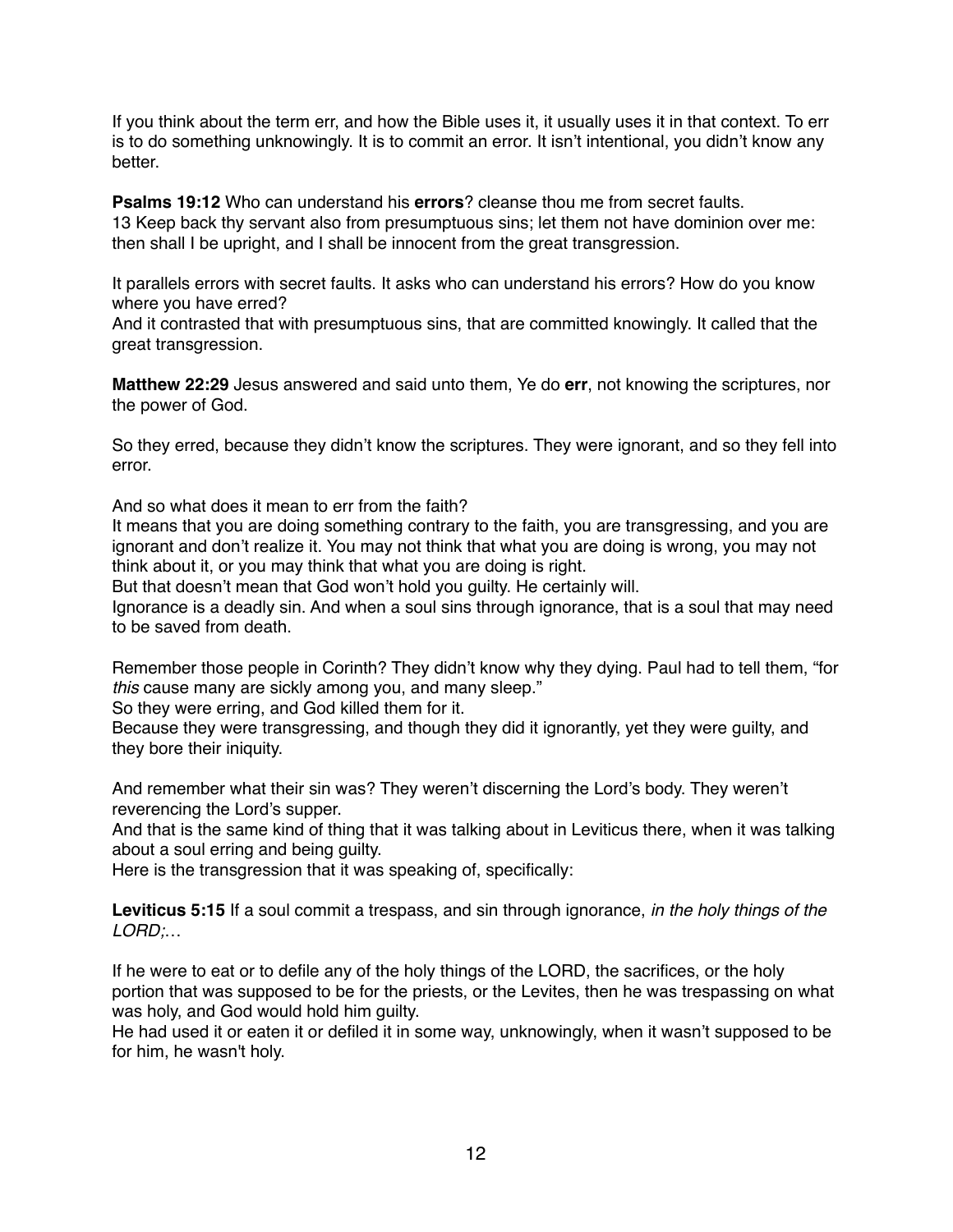And so that is the same kind of trespass that is committed when you take the Lord's supper unworthily, is it not?

You are eating it, but you aren't doing so in a worthy manner. And so you aren't discerning the Lord's body, and thus you are defiling that which is holy. You're not remembering what it represents.

And so God judged them for that. Even though they did it as if through ignorance, not knowing any better, he held them guilty.

And we also related that to what James was saying about swearing. How in the same way, swearing over vanity is not discerning the Lord's name.

And so there again that is a trespass.

And in fact that is one of the trespasses that it talks about in Leviticus at the start of that same chapter:

**Leviticus 5:1** And if a soul sin, and hear the voice of swearing, and is a witness, whether he hath seen or known of it; if he do not utter it, then he shall bear his iniquity.

2 Or if a soul touch any unclean thing, whether it be a carcase of an unclean beast, or a carcase of unclean cattle, or the carcase of unclean creeping things, and if it be hidden from him; he also shall be unclean, and guilty.

3 Or if he touch the uncleanness of man, whatsoever uncleanness it be that a man shall be defiled withal, and it be hid from him; when he knoweth of it, then he shall be guilty.

4 Or if a soul swear, pronouncing with his lips to do evil, or to do good, whatsoever it be that a man shall pronounce with an oath, and it be hid from him; when he knoweth of it, then he shall be guilty in one of these.

5 And it shall be, when he shall be guilty in one of these things, that he shall confess that he hath sinned in that thing:

6 And he shall bring his trespass offering unto the LORD for his sin which he hath sinned, a female from the flock, a lamb or a kid of the goats, for a sin offering; and the priest shall make an atonement for him concerning his sin.

So if he swore about something, and didn't even realize it, he was sick or overjoyed or afflicted as James talked about here, he'd still be guilty. It would still be counted a sin. Even though it was an error.

And in fact James already talked about erring once in the book of James, and I think that it is interesting to look at from this perspective:

**James 1:13** Let no man say when he is tempted, I am tempted of God: for God cannot be tempted with evil, neither tempteth he any man:

14 But every man is tempted, when he is drawn away of his own lust, and enticed.

15 Then when lust hath conceived, it bringeth forth sin: and sin, when it is finished, bringeth forth death.

16 Do not **err**, my beloved brethren.

17 Every good gift and every perfect gift is from above, and cometh down from the Father of lights, with whom is no variableness, neither shadow of turning.

18 Of his own will begat he us with the word of truth, that we should be a kind of firstfruits of his creatures.

19 Wherefore, my beloved brethren, let every man be swift to hear, slow to speak, slow to wrath: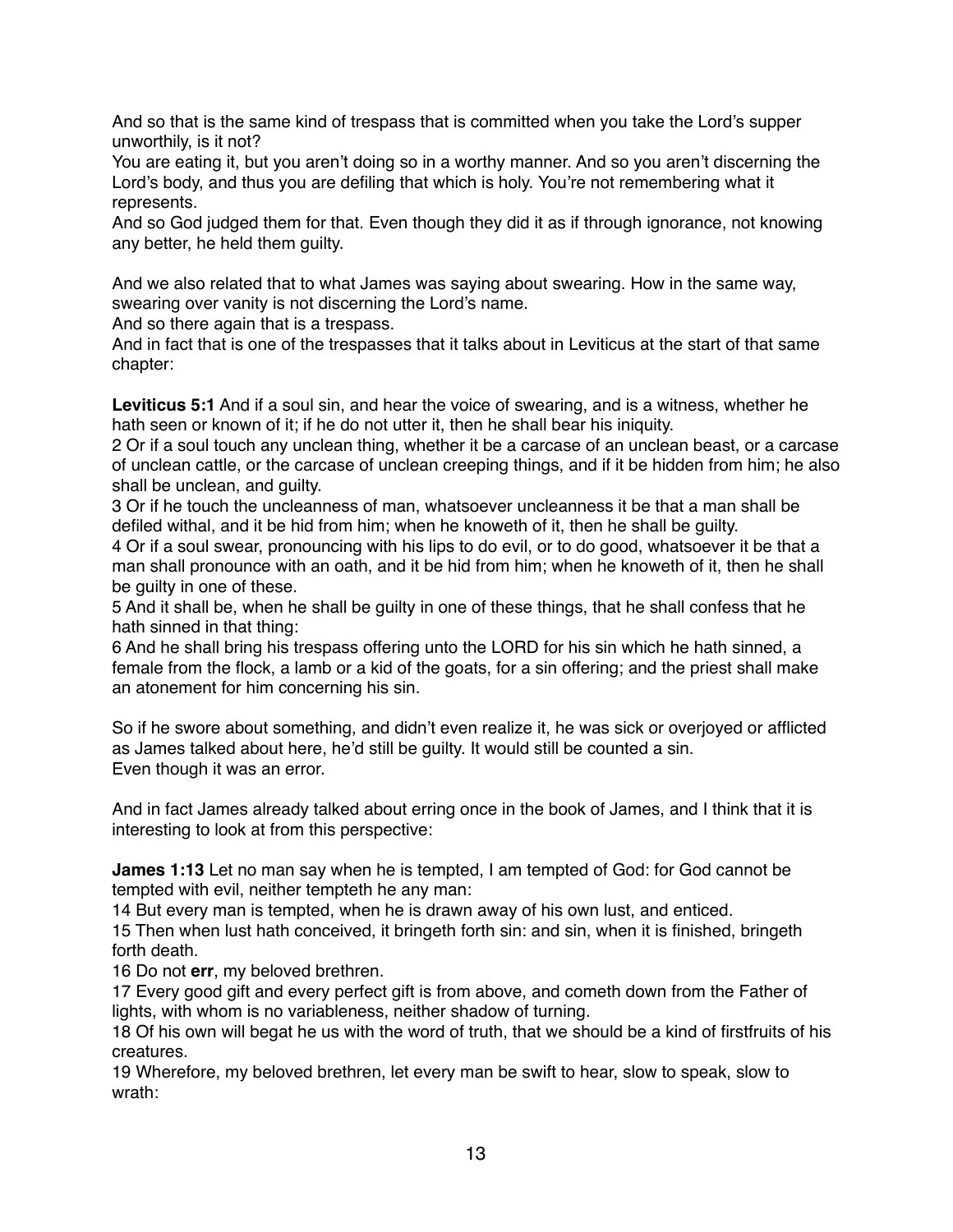20 For the wrath of man worketh not the righteousness of God.

So James anticipated that they might blame God for their temptations. And he told them that they would be erring to say that. Every good gift is from above. Not evil. So let them be slow to speak and slow to wrath. Let them not say that God was doing them evil.

So they had an erroneous idea, they thought something that was not true. They were mistaken, and were in error, not knowing or not remembering that every good gift is from above. And I think it is interesting that because they thought that, they were accusing God of something. You could say that they were blaspheming his name, because they were saying that he was doing evil to them, and tempting them.

So that is one way that James talked about that they were erring from the truth. And that is a bit similar to what he was talking about here, in regard to swearing, and taking God's name in vain.

They were erring, and blaspheming the name of God.

And so that is one way that they are erring, and that God might punish them for.

And James told them there in chapter 1 what they should do instead. He told them to be slow to speak, but swift to hear.

If they err form the truth then what they need to do is stop talking so much, and hear the word. God begat them with the word of truth, so let them hear the word.

And that is the same thing that Jesus told the Sadducees. They erred, not knowing the scriptures.

So to avoid that kind of error, you need to hear the word of God. That's how you can avoid erring from the truth.

So that is one way that they were erring, by taking God's name in vain. That's how they were erring before, blaspheming God, saying he was doing them evil.

And when they were erring before, it was also springing out of a desire to be rich. A desire to escape their temptations and persecutions, and to achieve a higher degree on this earth. That's why they were upset at God, they didn't like that he was supposedly bringing this evil upon them, they wanted peace and prosperity.

And so the root of that error was that they wanted riches, they wanted prosperity. And they were double minded, and were trying to somehow seek that along with the faith of Christ. And James told them to stop.

They were erring.

And so we've seen James again speaking about that desire for riches in these last chapters. And he's again warned them against it.

And so that is another way that they are erring from the truth. That's another component of it.

**1 Timothy 6:9** But they that will be rich fall into temptation and a snare, and into many foolish and hurtful lusts, which drown men in destruction and perdition.

10 For the love of money is the root of all evil: which while some coveted after, they have **erred** from the faith, and pierced themselves through with many sorrows.

So Paul told Timothy that the love of money would cause people to err from the faith.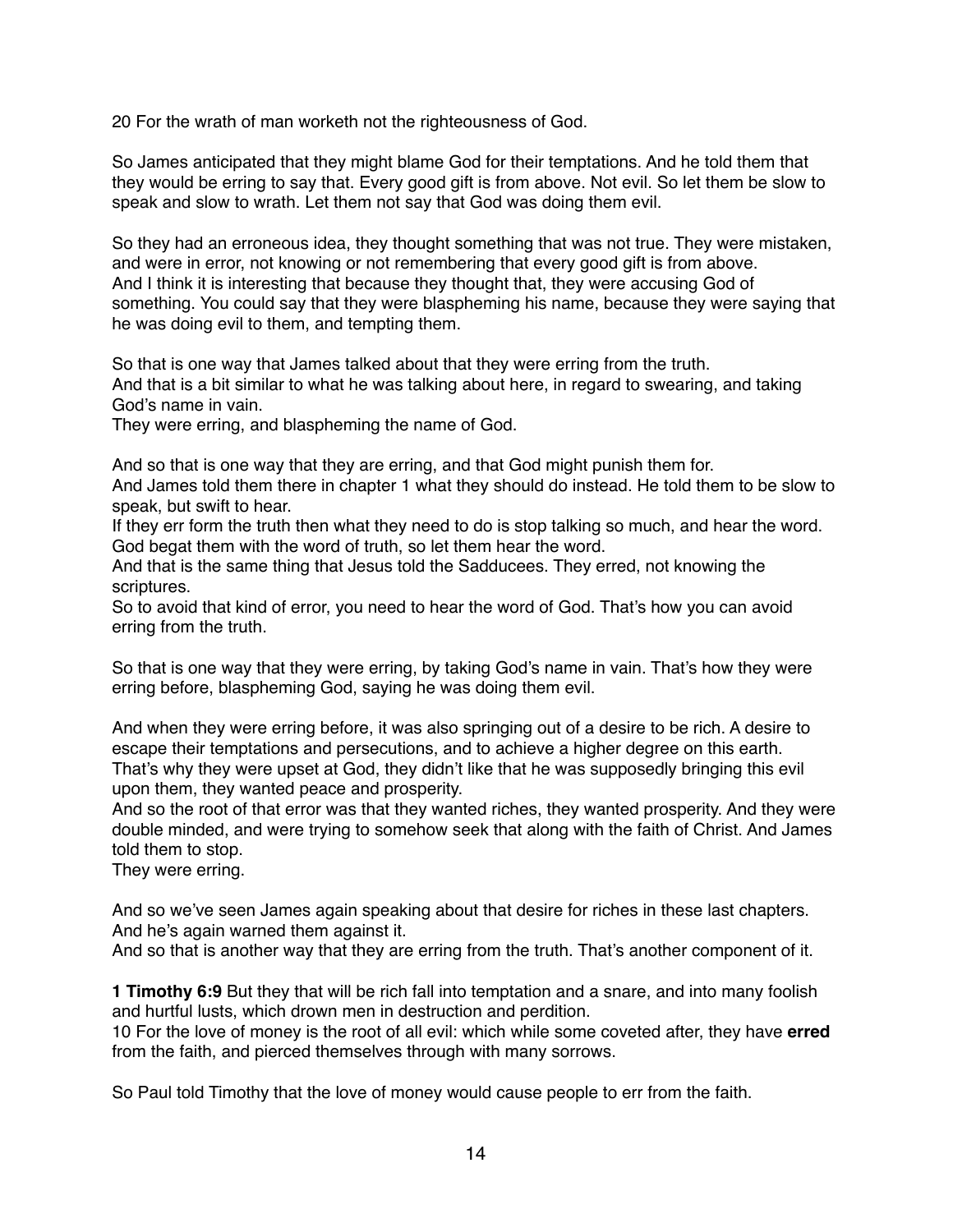And he said that when they did that they pierced themselves through with many sorrows. They would fall into hurtful lusts, which drown men in destruction and perdition.

It is something that God would severely punish them for.

And so that is another case where a soul needs to be saved from death. Where erring from the truth could cause God to make you sick for your sin.

So these are two things, seeking after riches, and not properly reverencing God and his name, that God sometimes punishes people for. Even killing them.

And this also relates to their other great desire, to be masters in the church. Because they were not properly honoring God in that. They were doing it unworthily. They weren't discerning the Lord's body. They weren't reverencing his name. He said that out of the same mouth proceeded blessing and cursing.

So these are different ways that they were erring from the truth.

And James says that "if any of you do err from the truth, and one convert him; Let him know, that he which converteth the sinner from the error of his way shall save a soul from death, and shall hide a multitude of sins."

#### **CONVERT**

Now, what does it mean when he says, "and one convert him"?

Well, today we often use the term to refer to being born again, like saying that somebody got converted.

And that is in line with the way that the Bible uses it, but that isn't the only way that the Bible uses it.

As I've pointed out before, we often tend to take these words and give them a very narrow theological meaning, which doesn't actually reflect perfectly the way that word is used in scripture.

And that is the case here. The term convert is used in the OT as well as the new. It isn't just used to refer to being born again.

A good example of how it is used, and actually, the first time that it is used in scripture:

**Psalms 19:7** The law of the LORD is perfect, **converting** the **soul**: the testimony of the LORD is sure, making wise the simple.

And that's a good fit for what James it talking about here. He is talking about erring from the truth. Being ignorant, having a wrong idea, that isn't scriptural. And so what those people need is to be made wise. They are simple, but they need to hear the truth, they need to hear the word of God. And that way their soul will be converted, and saved from death.

In other words, it will change their way of thinking. They'll no longer be in error, but they'll understand the truth. They'll be converted.

It doesn't mean they are being born again; they are already "brethren", James calls them. But it means that they were sinning and in error, and somebody showed them the truth, and so they were converted from that. They no longer do it.

**Psalms 51:13** Then will I teach transgressors thy ways; and **sinners** shall be **converted** unto thee.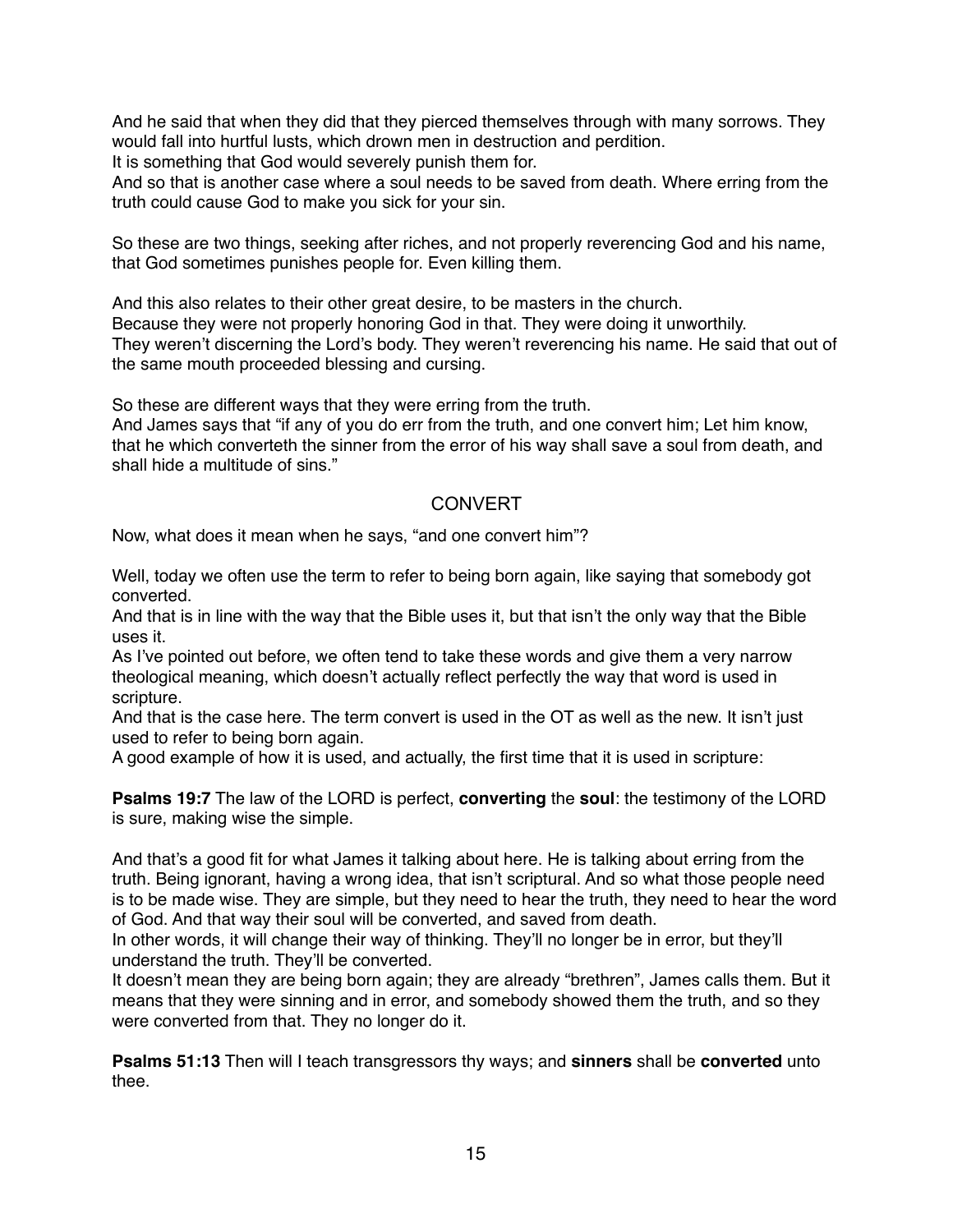So to be converted is to stop sinning. To be in sin, but to stop. To be in error, and transgressing, but to be taught God's ways.

A very relevant usage of the term is in Isaiah chapter 6.

**Isaiah 6:1** In the year that king Uzziah died I saw also the Lord sitting upon a throne, high and lifted up, and his train filled the temple.

2 Above it stood the seraphims: each one had six wings; with twain he covered his face, and with twain he covered his feet, and with twain he did fly.

3 And one cried unto another, and said, Holy, holy, holy, is the LORD of hosts: the whole earth is full of his glory.

4 And the posts of the door moved at the voice of him that cried, and the house was filled with smoke.

5 Then said I, Woe is me! for I am undone; because I am a man of unclean lips, and I dwell in the midst of a people of unclean lips: for mine eyes have seen the King, the LORD of hosts.

So note here what Isaiah is distraught about. I've started from the beginning of the chapter so that you could see this.

He said that he is a man of unclean lips, and dwells in the midst of a people of unclean lips. Keep that in mind. Because that is something that James has been addressing here, really throughout this whole book, how they need to watch their speech, because they've been saying many things that they shouldn't.

So remember that as we go forward.

6 Then flew one of the seraphims unto me, having a live coal in his hand, which he had taken with the tongs from off the altar:

7 And he laid it upon my mouth, and said, Lo, this hath touched thy lips; and thine iniquity is taken away, and thy sin purged.

So the iniquity and sin was in their mouth, and Isaiah's was taken away.

8 Also I heard the voice of the Lord, saying, Whom shall I send, and who will go for us? Then said I, Here am I; send me.

So now his mouth is cleansed, he's ready to go, he can give God's message. He can show them their iniquity.

But God has other plans.

9 And he said, Go, and tell this people, Hear ye indeed, but understand not; and see ye indeed, but perceive not.

10 Make the heart of this people fat, and make their ears heavy, and shut their eyes; lest they see with their eyes, and hear with their ears, and understand with their heart, and **convert**, and be healed.

So God is trying to prevent their conversion. He doesn't want them to hear and understand. And notice how he talks about their ears and eyes, but doesn't talk about their mouth. Because that is their problem.

And God doesn't want them to understand their problem, because he doesn't want them to convert from their crooked speech and be healed.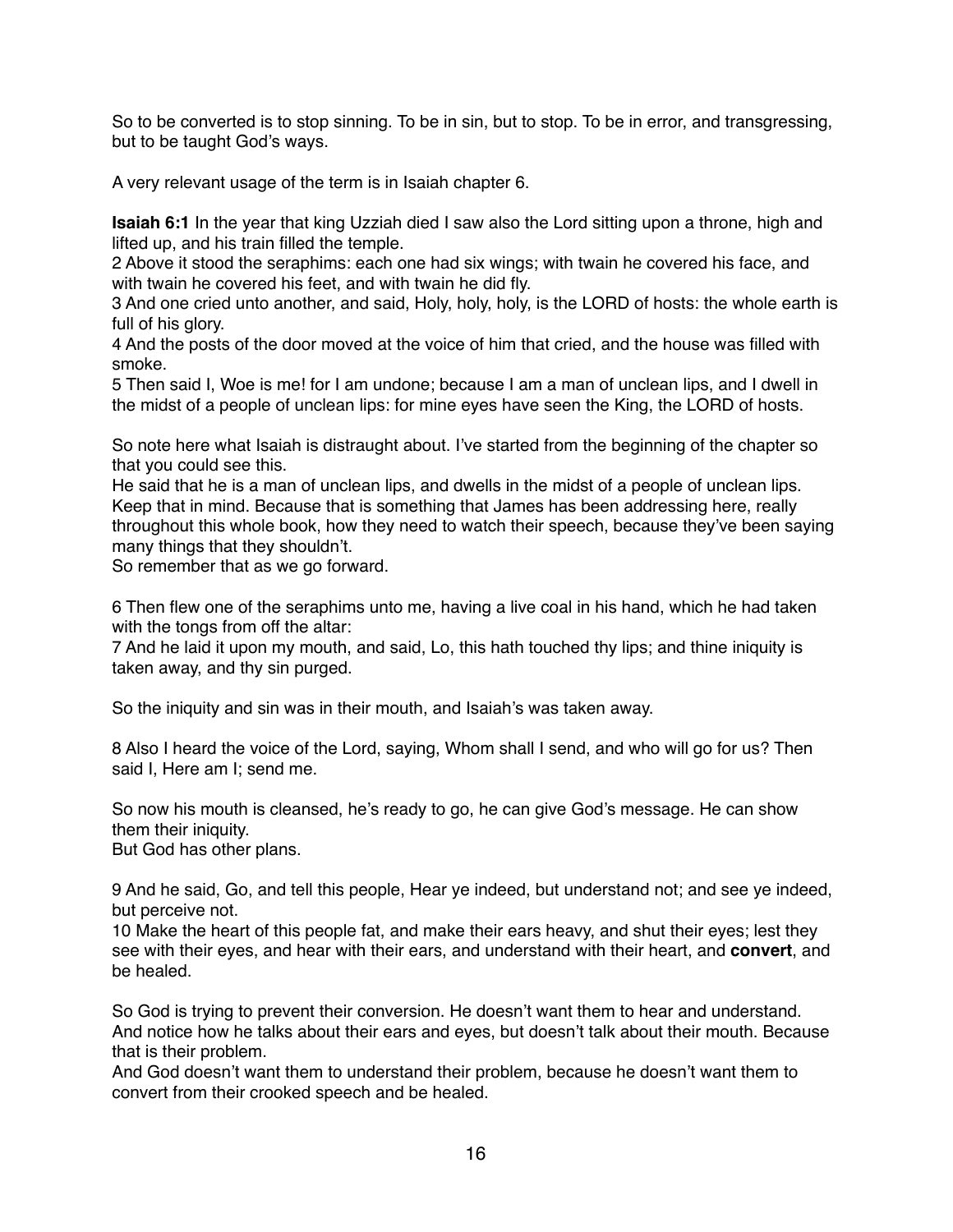So because of their unclean lips, they are sick, he says. And if they converted, they would be healed. Just as James has said here.

But God doesn't want that to happen. God doesn't want to have to heal them, so he doesn't want them to convert, he wants them to go on sinning. He wants them to continue having unclean lips, so that instead of healing them he can kill them.

11 Then said I, Lord, how long? And he answered, Until the cities be wasted without inhabitant, and the houses without man, and the land be utterly desolate,

12 And the LORD have removed men far away, and there be a great forsaking in the midst of the land.

13 But yet in it shall be a tenth, and it shall return, and shall be eaten: as a teil tree, and as an oak, whose substance is in them, when they cast their leaves: so the holy seed shall be the substance thereof.

So God takes this very seriously. When you have a sinner who has erred from the truth like that, and you convert him, you will save a soul from death, and hide a multitude of sins.

Even today, God does still judge people for this. But unlike Isaiah, we may be allowed to convert them from the error of their way. And when we do we save a soul from death, and hide a multitude of sins.

Instead of their sins having to be brought to light through God's punishment, they will turn from them. And so their sins will remain hidden. They will be just a thing of the past.

**1 Peter 4:7** But the end of all things is at hand: be ye therefore sober, and watch unto prayer. 8 And above all things have fervent charity among yourselves: for charity shall cover the **multitude of sins**.

And so Peter also told them to pray, and to have charity toward each other, because that would cover the multitude of sins.

When you convert a sinner from the error of his way, you don't go and then gossip about it. You don't reveal what sin they were in that they've now converted from. They don't have to come before the church and make this big confession.

You are supposed to have charity toward each other, and cover the multitude of sins. Convert them that the sins of their error might remain hidden.

And that is how James ends his epistle. Just kind of abruptly. No glorious closing salutation and "Amen" as the apostle Paul would give.

He just leaves us with that thought. He closes abruptly on that note.

And I think it is clear why.

He's been addressing people here that are caught up in being masters in the church, and respecting persons, and not showing mercy. People who are religious, and are fighting and warring with each other.

So they've been in the habit of attacking one another, of judging each other very harshly, and not showing any mercy, not being forgiving.

And here James has given them a bunch of exhortation, that they are going to want to share with others.

They are going to look around, and see that there are a lot of people that aren't following this. And as they get themselves back on the right track, they're going to want to admonish others also.

And they should. They should indeed be doing that.